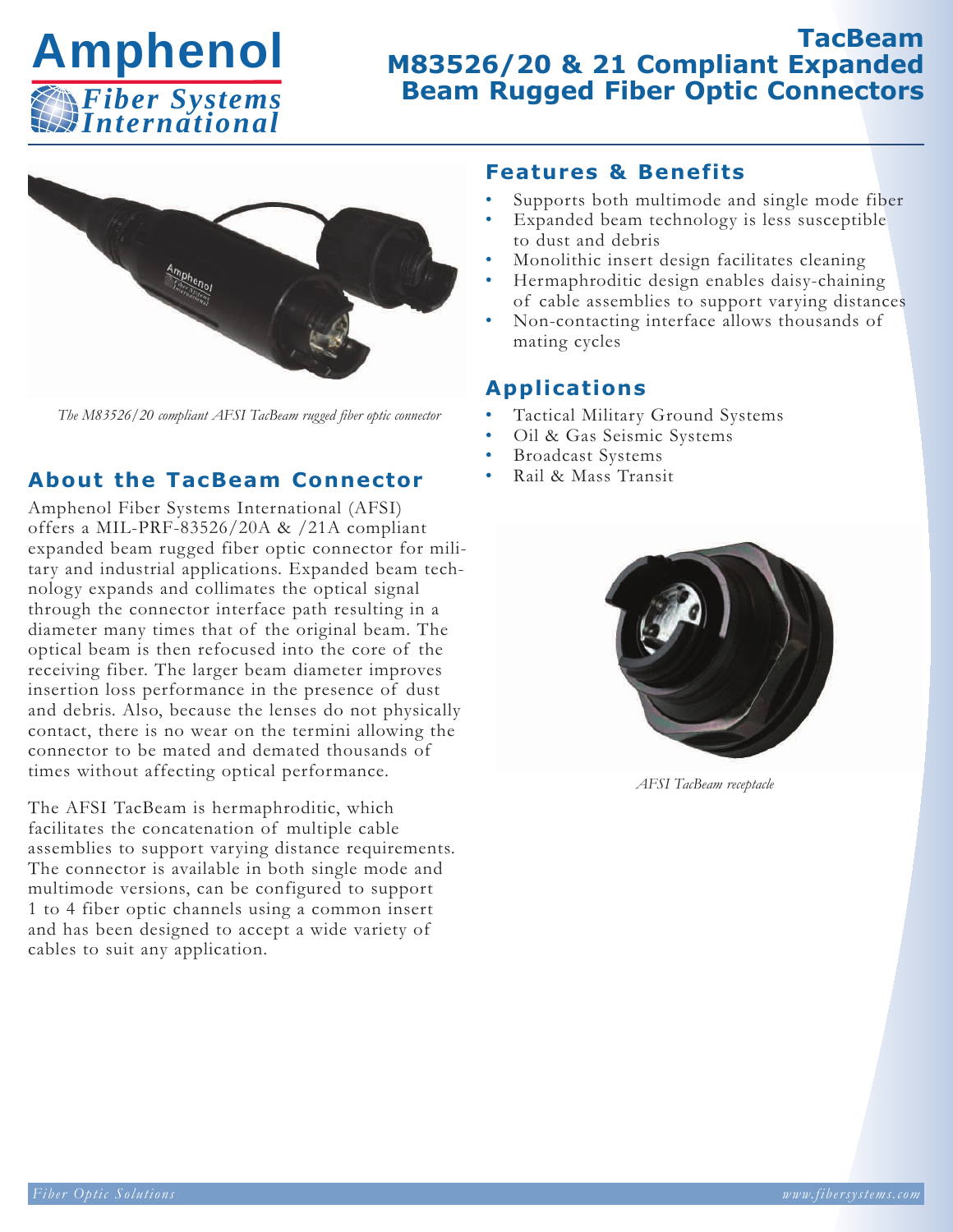

# **TacBeam M83526/20 & 21 Compliant Expanded Beam Rugged Fiber Optic Connectors**

## **Specifications**

| <b>Specification</b>         | <b>Measurement/Detail</b>                           |
|------------------------------|-----------------------------------------------------|
| <b>Insertion Loss</b>        | $\leq$ 2.0 dB multimode, $\leq$ 2.5 dB single mode  |
| <b>Return Loss</b>           | $\geq$ -31.0 dB mated, $\geq$ -34.0 dB unmated      |
| <b>Mating Durability</b>     | 2000 cycles                                         |
| <b>Operating Temperature</b> | -46 $^{\circ}$ C to 71 $^{\circ}$ C                 |
| <b>Transit Temperature</b>   | $-54^{\circ}$ C to $71^{\circ}$ C                   |
| <b>Storage Temperature</b>   | -57 $\mathrm{^{\circ}C}$ to 85 $\mathrm{^{\circ}C}$ |

## **EB4H1000 Plug Assembly**



## **EB4H1000 Ordering Nomenclature**

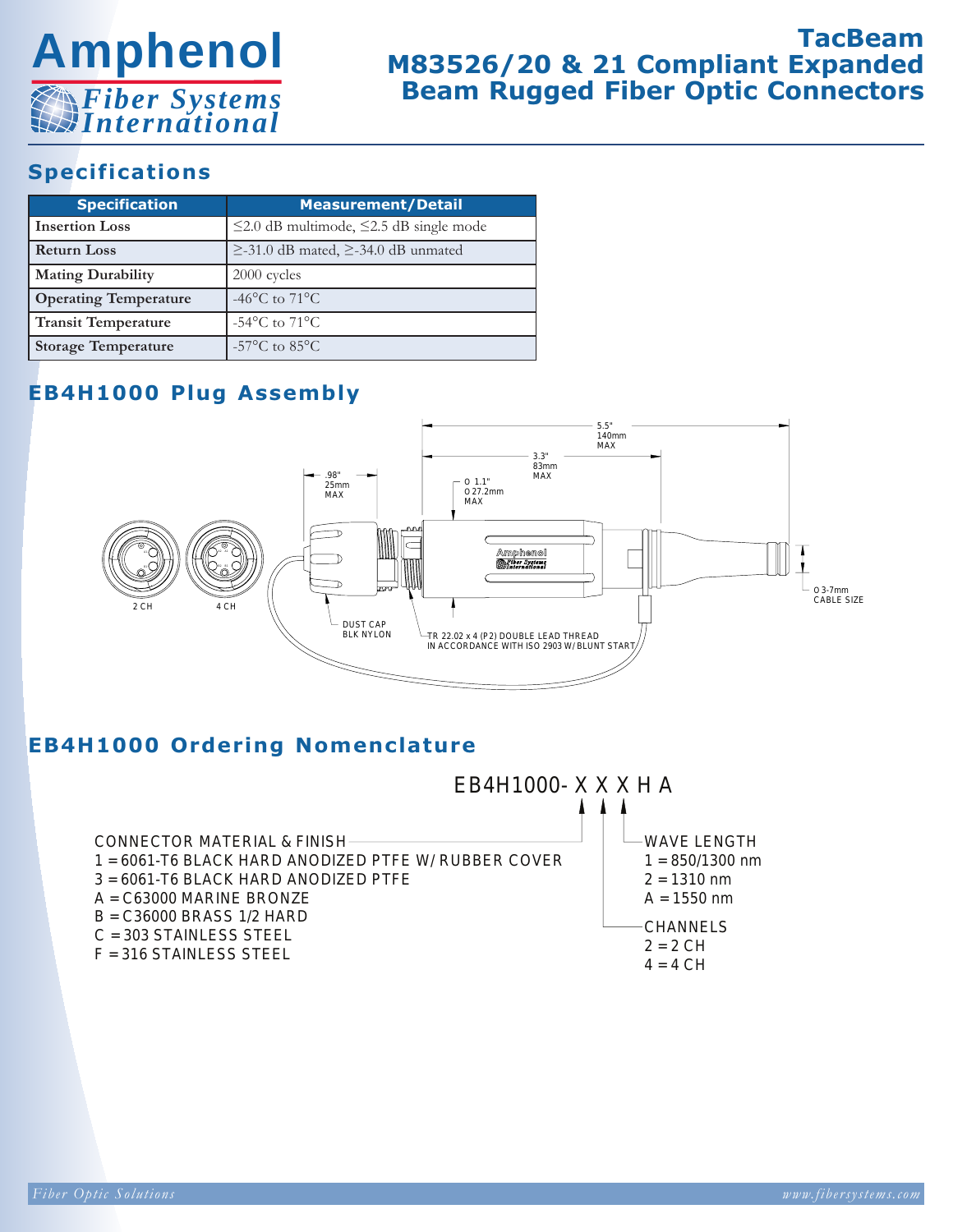

# **TacBeam M83526/20 & 21 Compliant Expanded Beam Rugged Fiber Optic Connectors**

## **EB4H8000 Receptacle Assembly**



## **EB4H8000 Ordering Nomenclature**